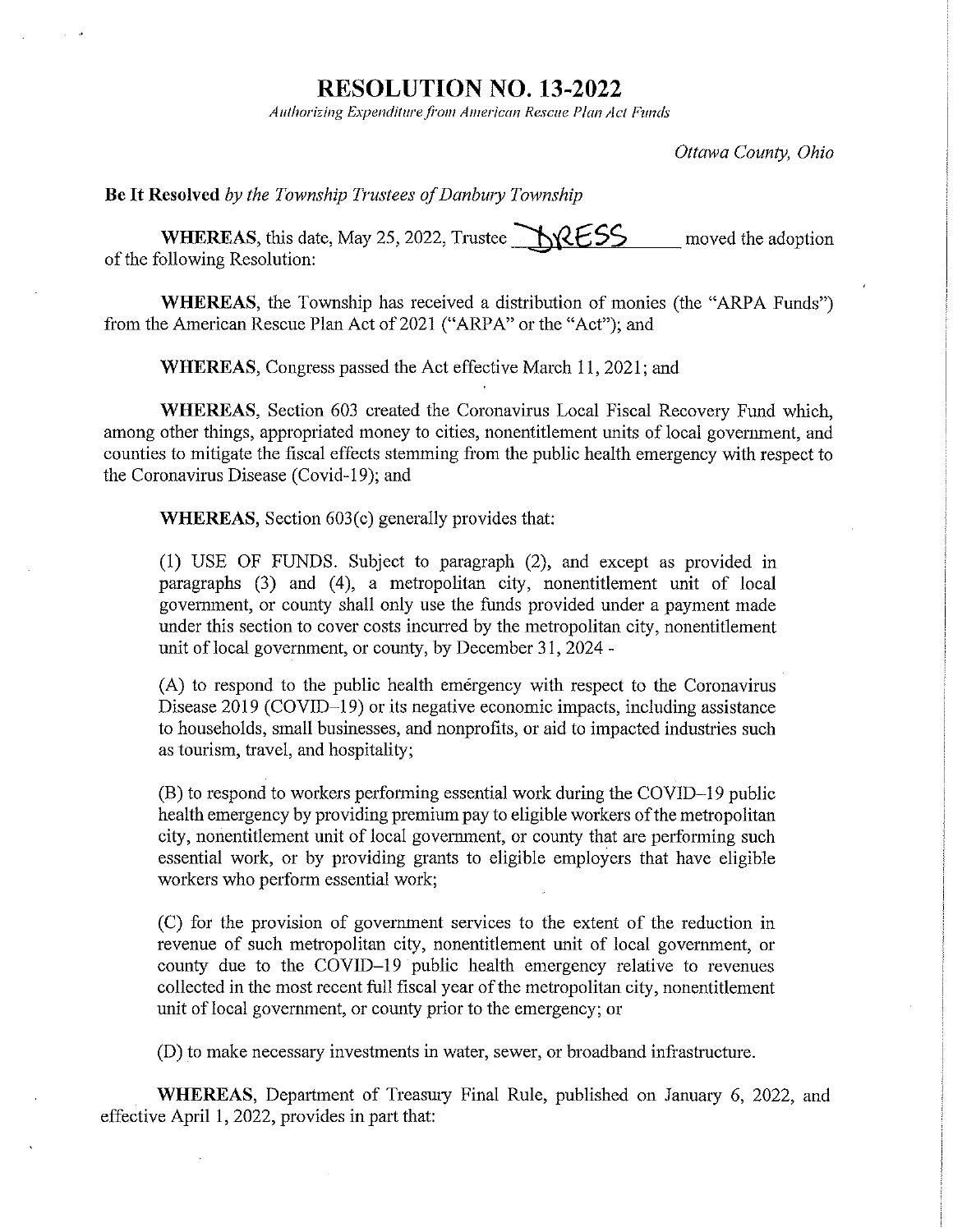Treasury presumes that up to \$10 million in revenue has been lost due to the public health emergency and recipients are permitted to use that amount (not to exceed the award amount) to fund "government services." [The "standard allowance"].

**WHEREAS,** the Rule further observes that:

The standard allowance provides an estimate of revenue loss that is based on an extensive analysis of average revenue loss across states and localities, and offers a simple, convenient way to determine revenue loss particularly for Coronavirus State and Local Fiscal Recovery Fund's smallest recipients. This change is intended to promote administrative efficiency and simply revenue loss calculation for smaller recipients.

**WHEREAS,** the Rule further clarifies that recipients can use:

SLFRF funds on government services up to the revenue loss amount, whether that be the standard allowance amount or the amount calculated using the [Final Rule four-step process]. Government services generally include any service traditionally provided by a government, unless treasury has stated otherwise.

**WHEREAS,** some common examples of "government services" expressly recognized by Treasury are as follows:

• Provision of police, fire, and other public safety services (including purchase of fire trucks and police vehicles)

**WHEREAS,** "Government services is [deemed by Treasury] the most flexible eligible use category under the SLFRF program, and funds are subject to streamlined reporting and compliance requirements;" and

**WHEREAS,** funds utilized pursuant to the standard revenue loss allowance continue to have certain restrictions, including:

- Deposit into pension funds
- Satisfaction of settlements or judgments
- Contributions to financial reserves or "rainy day" funds

**WHEREAS,** the Board of Trustees has identified a project which, in the judgment of the Board, qualifies as a permitted use of the **ARPA** Funds, in direct support of governmental services, which consists of the following:

New computer network system consisting of three desktop computers, monitors and accessories, one server, one laptop quoted from Port Clinton Computer at an estimated cost \$9,868.14.

**NOW THEREFORE,** it is hereby RESOLVED by the Board that: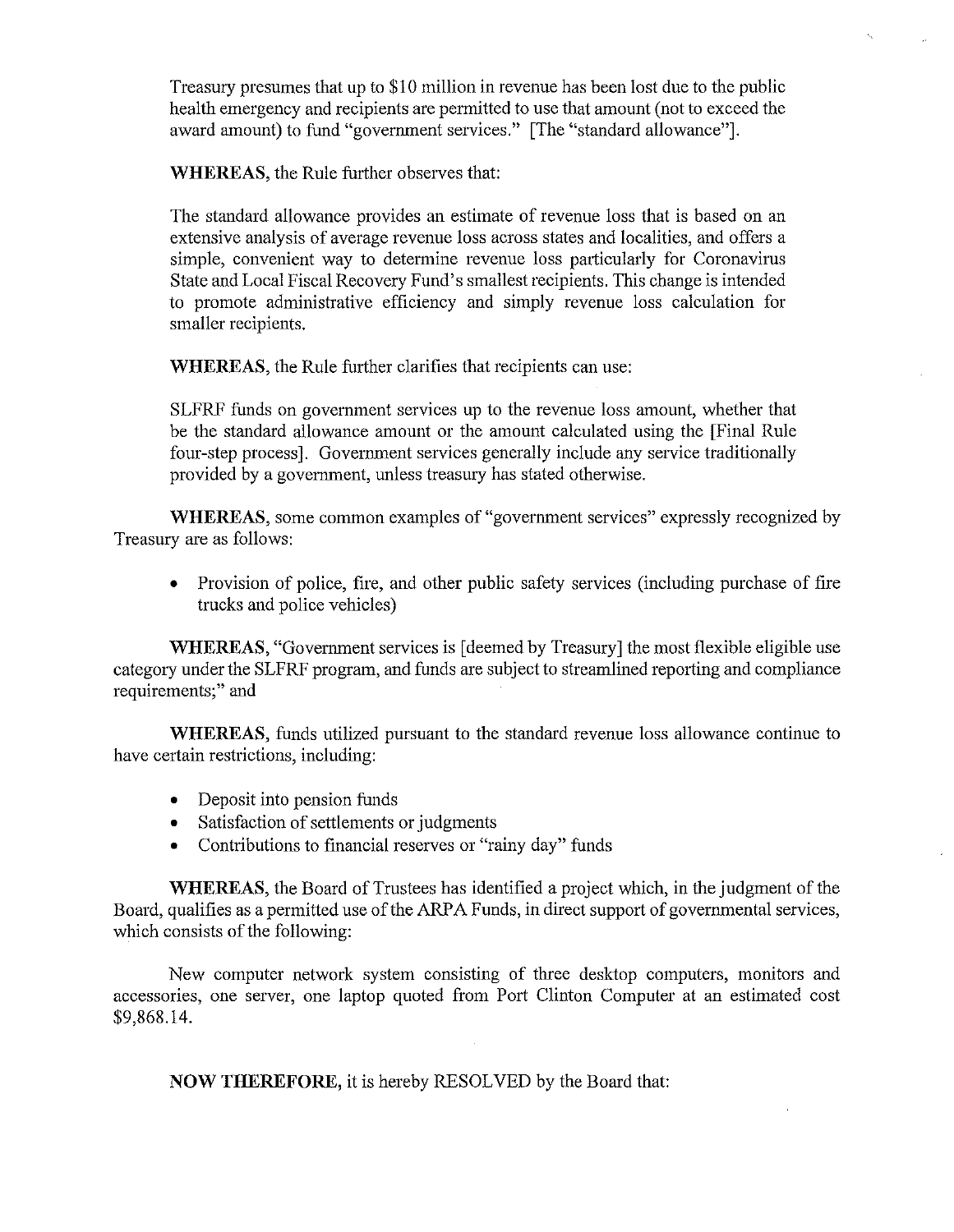1. The Township elected to use the standard allowance by way of Resolution 03-2022 and 03A-2022 and its presumption of revenue loss due to the public health emergency and to use the amount authorized herein to fund government services.

2. The Project is hereby authorized and shall be paid for from the ARPA Funds in the amount of/an amount not to exceed: **1.000.00** . **...** 

3. The Project described herein serves the objectives of the Act by providing services traditionally provided by a government, namely:

o Police protection

4. Accordingly, the Project is in the best interests of the Township and is deemed a priority for the community.

5. No obligations paid under the authority of this Resolution were incurred prior to March 3, 2021.

Trustee  $\mathbf{H} \Omega$  **1** seconded the Motion, and thereupon, the votes in favor of this Resolution were recorded and reflected by the signatures hereto.

**BE IT FURTHER RESOLVED:** that it is hereby found and determined that all formal actions of this Township concerning and relating to the adoption of this Resolution were adopted in an open meeting of the Township Trustees, and that all deliberations of the Township Trustees and any of its committees that resulted in such formal action, were in a meeting open to the public, in compliance with all legal requirements, including Section 121.22 of the Ohio Revised Code.

 $\overline{AB}$  *Adopted the*  $\overline{25}$   $\overline{1h}$  *day of TownS ip Trustees*  \

*Attest:* 

*1 Officer*